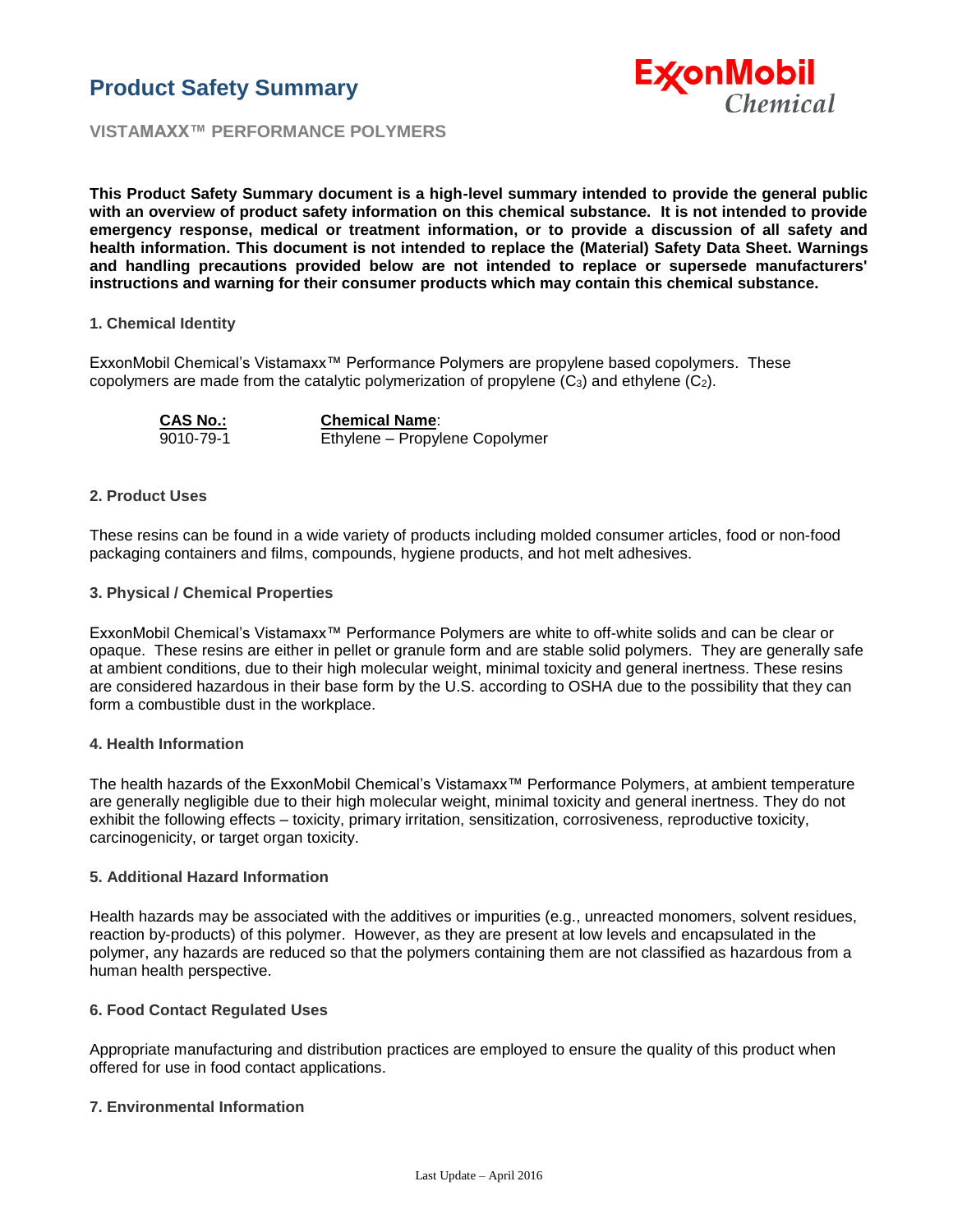# **Product Safety Summary**



**VISTAMAXX™ PERFORMANCE POLYMERS**

Based on data available for the material, the components of the material, and similar materials, ExxonMobil Chemical's Vistamaxx™ Performance Polymers biodegrade at a slow rate and may persist in the environment. They are not expected to cause short-term toxicity to fish or other aquatic or terrestrial organisms. Because of its low solubility in water, chronic aquatic toxicity is not expected.

## **8. Exposure Potential**

- **Workplace exposure** This refers to potential exposure in a manufacturing facility or in industrial workplaces handling these polymers. Generally, exposure of personnel in manufacturing facilities is relatively low due to the predominantly enclosed nature of the process, storage and handling operations. Exposure can also occur from inhalation of particulate dusts. The US Occupational Safety and Health Administration (OSHA) exposure limits for nuisance dust are 5 mg/m<sup>3</sup> (respirable dust) and 15 mg/m<sup>3</sup> (total dust). The American Conference of Governmental Industrial Hygienists (ACGIH) Threshold Limit Values (TLV) are 10 mg/m<sup>3</sup> for inhalable particulates (total dust) and 3 mg/m<sup>3</sup> for respirable particulates (total dust) for nuisance dust.
- **Consumer use of products containing the ExxonMobil Chemical's Vistamaxx™ Performance Polymers** – For the majority of consumers, exposure is expected to be infrequent, of short duration and of no significant consequence.
- **Environmental releases** As a chemical manufacturer, we are committed to operating in an environmentally responsible manner everywhere we do business. Our efforts are guided by in-depth scientific understanding of the environmental impact of our operations, as well as by the social and economic needs of the communities in which we operate. Industrial spills or releases are rare. Our operational improvement targets and plans are based on driving incidents with real environmental impact to zero and delivering superior environmental performance.

#### **9. Manufacture of Product**

**Process** – Produced by ExxonMobil Chemical's proprietary metallocene catalyst technology.

#### **10. Risk Management**

- **Workplace Risk Management** If significant vapors/fumes are generated during thermal processing of this product, it is recommended that work stations be monitored for the presence of thermal degradation by-products which may evolve at elevated temperatures (for example, oxygenated components). When handling hot molten material, wear heat resistant gloves to protect your hands and skin. Please refer to the (Material) Safety Data Sheet
- **Consumer Risk Management** This product is not sold directly to the public for general consumer uses but may be incorporated by converters into consumer products as highlighted in Section 2. Although we do not control how Vistamaxx™ Performance Polymers are used in the final consumer products, if they are manufactured properly, risk from chemical exposure to polymer material using these products are expected to be negligible when the product is used as intended and under normal conditions of use.

## **11. Regulatory Information**

ExxonMobil Chemical's Vistamaxx™ Performance Polymers are considered non-hazardous products. Regulations may exist that govern the manufacture, sale, transportation, use and/or disposal of this product and may vary by city, state, country or geographic region. Additional helpful information may be found by consulting the relevant ExxonMobil (Material) Safety Data Sheet at:

- <http://www.msds.exxonmobil.com/psims/psims.aspx?brand=xomcc>